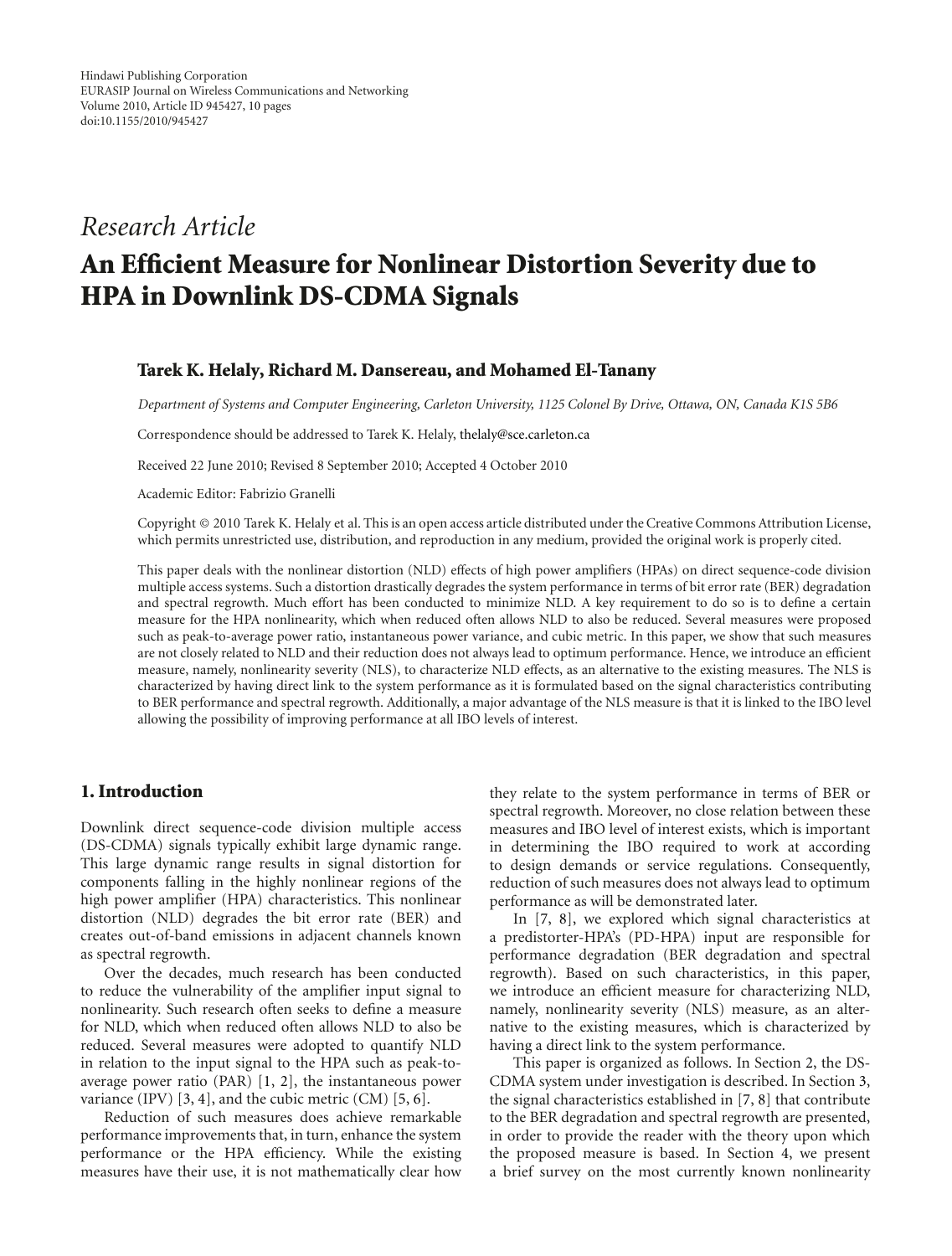measures highlighting their advantages and disadvantages. In Section 5, the proposed NLS measure is developed. In Section 6, the performance of the NLS measure is assessed in comparison with PAR. Finally, Section 7 summarizes the conclusions drawn from the paper.

### **2. Existing Nonlinearity Measures**

The system under investigation is a downlink synchronous DS-CDMA system, where users' signals have equal power. The complex envelope of the *n*th DS-CDMA symbol for *K* active users is defined as [7]

$$
s(t) = \sum_{k=1}^{K} \sqrt{E_s} a_n^{(k)} c^{(k)}(t)
$$
  
=  $r(t) e^{j\theta(t)}$ ,  $(n-1)T \le t \le nT$ , (1)

where *Es* is the *k*th user's signal energy per symbol, *T* is the symbol duration,  $a_n^{(k)}$  are the *k*th user's symbol data,  $r(t)$  =  $|s(t)|$ ,  $\theta(t) = \angle s(t)$ , and

$$
c^{(k)}(t) = \sum_{l=0}^{L-1} c_l^{(k)} h(t - lT_c)
$$
 (2)

is the spreading waveform obtained with the Walsh-Hadamard matrix, *L* is the spreading factor,  $T_c = T/L$ is the chip duration, and  $h(t)$  is the impulse response of the pulse shaping filter. Without loss of generality, the spreading waveforms are assumed to have unit energy, that is,  $\int_0^T [c^{(k)}(t)]^2 dt = 1$ .

A PD-HPA pair is considered as the nonlinear amplifier chain, which has a zero AM-PM characteristic Φ[*r*(*t*)] and an AM-AM characteristic given by

$$
r_d(t) = G[r(t)] = \begin{cases} r(t) & 0 \le r(t) \le \zeta, \\ \zeta & r(t) > \zeta, \end{cases}
$$
 (3)

where  $\zeta$  is the saturation (clipping) threshold. In practice, the input/output characteristics of the PD-HPA are slightly different due to misalignment between the predistorter and HPA. However, such a slight difference will not greatly affect the performance, and, hence, the assumed ideal PD-HPA sufficiently serves the analysis approach. Finally, the output from the PD-HPA can be expressed as [7]

$$
s_d(t) = r_d(t)e^{j(\theta(t) + \Phi[r(t)])}
$$
  
= 
$$
(r(t) - r_c(t))e^{j\theta(t)} = s(t) - s_c(t),
$$
 (4)

where  $s_c(t) = r_c(t)e^{j\theta(t)}$  is the clipped portion of the input signal  $s(t)$ ,  $E{s_c(t)} = 0$ , and its envelope  $r_c(t)$  has the form

$$
r_c(t) = r(t) - r_d(t) = \begin{cases} 0 & r(t) \le \zeta, \\ r(t) - \zeta & r(t) > \zeta. \end{cases}
$$
 (5)

# **3. Signal Characteristics Contributing NLD Effects**

In this section, we shed light on the signal characteristics that contribute to the BER degradation and spectral regrowth presented in [7] and [8], respectively. The purpose of this section is to make sure the reader is familiar with the theoretical background, which we will rely upon for the formulation of the proposed measure NLS.

*3.1. BER Degradation.* Consider the CDMA signal in (1), where the symbols  $a_n^{(k)}$  are assumed equiprobable i.i.d. with zero mean and variance of  $E\{|a_n^{(k)}|^2\}$ , and belong to alphabet A of size *M* with  $A \in \{\pm 1/\sqrt{2} \pm j1/\sqrt{2}\}.$ 

For large number of users and assuming the pulse shaping filter corresponds to a square root raised cosine (SRRC) filter with small roll-off factor, *s*(*t*) can be regarded as a band-limited zero-mean complex Gaussian process with variance  $\sigma_s^2 = E_s \sum_{k=1}^K E\{|a_n^{(k)}|^2\} = KE_s$  and an envelope  $r(t)$ having a quasi-Rayleigh pdf  $f_r(r) = (2r/\sigma_s^2)e^{-r^2/\sigma_s^2}$ ,  $r \ge 0$ [9].

It is more convenient in the context of this paper to use the IBO level instead of the threshold *ζ*, where the IBO, *γ*, is defined as the ratio of the input power at the saturation level *P*<sub>sat</sub> to the signal average power  $P_{\text{av}}$ . That is,  $\gamma = \zeta^2/\sigma_s^2$ .

The output of the PD-HPA can be represented as the sum of two uncorrelated components: a scaled linear component and a nonlinear component,  $n(t)$  [9–11], that is,

$$
s_d(t) = \alpha_0 s(t) + n(t), \qquad (6)
$$

where  $E\{n(t)\} = 0, E\{s(t)n^*(t+\tau)\} = 0$ , for all *t*,  $\tau$ , and  $\alpha_0$ is the linear gain given by

$$
\alpha_0 = \frac{E\left\{s_d^*(t)s(t)\right\}}{E\left\{|s(t)|^2\right\}} = \frac{E\{r_d(t)r(t)\}}{E\{r^2(t)\}}
$$

$$
= \frac{1}{2\sigma_x^2} \left(\int_0^\zeta r^2 f_r(r) dr + \zeta \int_\zeta^\infty r f_r(r) dr\right) \tag{7}
$$

$$
= 1 - e^{-\gamma} + \frac{1}{2} \sqrt{\pi \gamma} \operatorname{erfc}\left(\sqrt{\gamma}\right).
$$

The variance of the distorted signal  $s_d(t)$  is given by  $\sigma_d^2 = |\alpha_0|^2 \sigma_s^2 + \sigma_n^2$ , where  $\sigma_n^2$  is the variance of the nonlinear component  $n(t)$ . As far as  $s(t)$  is considered as a zero-mean Gaussian process,  $\sigma_d^2$  can be calculated as

$$
\sigma_d^2 = E\left\{|s_d(t)|^2\right\} = \int_0^{\zeta} r^2 f_r(r) dr + \int_{\zeta}^{\infty} \zeta^2 f_r(r) dr
$$
\n
$$
= \sigma_s^2 \left(1 - e^{-\zeta^2/\sigma_s^2}\right) = \sigma_s^2 (1 - e^{-\gamma}).
$$
\n(8)

At the *k*th user's receiver, complex zero-mean additive white Gaussian noise (AWGN) *w*(*t*) with power spectral density of *N*0*/*2 is introduced, and the received signal is expressed as  $u(t) = s_d(t) + w(t) = \alpha_0 s(t) + n(t) + w(t)$ . Assuming perfect synchronization, after coherent demodulation and phase recovery, the received signal is match-filtered with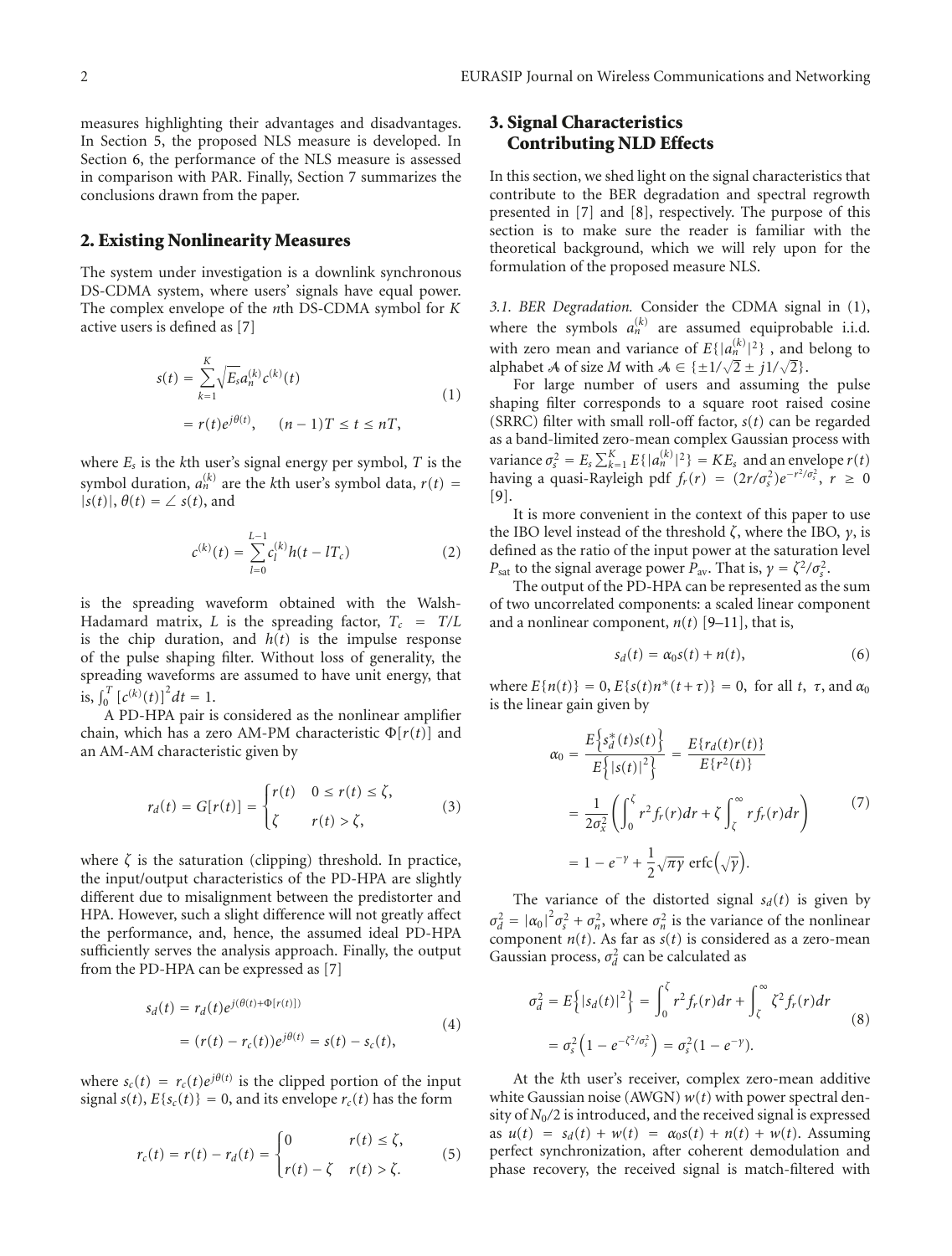

FIGURE 1: SNR<sub>k</sub> versus  $R_E$  and  $\sigma_c^2$  at SNR<sub>AWGN,k</sub> = 5 dB.

the *k*th user's spreading waveform  $c^{(k)}(t)$  and passed to the detector. Thus, the signal-to-noise ratio (SNR) per bit at the *k*th detector input is given by

$$
SNR_k = \frac{|\alpha_0|^2 \sigma_{s,k}^2 / \log_2 M}{\sigma_W^2 + |\alpha_0|^2 \sigma_S^2 / \log_2 M + \sigma_N^2 / \log_2 M},
$$
(9)

where  $\sigma_{s,k}^2 = \sigma_s^2/K$  is the *k*th user power,  $\sigma_W^2 = (N_0/K_0)^2$ 2)  $\int_0^T [c^{(k)}(t)]^2 dt = N_0/2$  is the variance of the AWGN component [12, equation (15.329)],  $\sigma_N^2$  is the variance of the nonlinear component *n*(*t*), and  $\sigma_{\overline{S}}^2$  is the variance of the interference from the other users. For sufficiently large *K* and *L*,  $\sigma_{\overline{S}}^2$  and  $\sigma_N^2$  can be assumed Gaussian distributed given by  $\sigma_N^2 = (1/L)E\{|n(t)|^2\}\int_0^T [c^{(k)}(t)]^2 dt = (\sigma_n^2/L) =$  $(\sigma_d^2 - |\alpha_0|^2 \sigma_s^2)/L$  and  $\sigma_{\overline{S}}^2 = \sigma_s^2 (K - 1)/KL$  (for synchronous CDMA and equal users' powers), respectively (see [10] and the references therein). Since we are considering the Walsh orthogonal codes,  $\sigma_{\overline{S}}^2$  vanishes. The issue of the other user interference was handled in [7] using a decorrelating detector, where it is eliminated at the expense of noise enhancement.

Therefore,  $SNR_k$  in (9) will be

$$
SNR_k = \frac{|\alpha_0|^2}{SNR_{AWGN,k}^{1} + \left(1/L\sigma_{s,k}^2\right)\left(\sigma_d^2 - |\alpha_0|^2\sigma_s^2\right)},\qquad(10)
$$

where  $\text{SNR}_{\text{AWGN},k} = (\sigma_{s,k}^2 / \text{log}_2 M) / \sigma_W^2$  is the SNR per bit at the *k*th detector due to the AWGN only (without nonlinearity).

Let us define two important characteristics of the input signal in relation to the PD-HPA. First, the threshold exceeding rate  $R_E$  is defined as the total time intervals where the signal exceeds the PD-HPA threshold or equivalently the probability that the signal exceeds the threshold *ζ*

$$
R_E = P(r > \zeta) = \int_{\zeta}^{\infty} f_r(r) dr = e^{-\zeta^2/2\sigma_x^2} = e^{-\gamma}.
$$
 (11)

Second, the variance of the clipped signal portion  $s_c(t)$ ,  $\sigma_c^2$ , is given as

$$
\sigma_c^2 = E\left\{|s_c(t)|^2\right\} = \int_{\zeta}^{\infty} (r - \zeta)^2 f_r(r) dr
$$
  
=  $\sigma_s^2 \Big(e^{-\gamma} - \sqrt{\pi \gamma} \operatorname{erfc}\Big(\sqrt{\gamma}\Big)\Big).$  (12)

Rearranging (11) and (12) and substituting in (7) and (8), respectively, give

$$
\alpha_0 = 1 - \frac{R_E}{2} - \frac{\sigma_c^2}{2\sigma_s^2},
$$
\n(13)

$$
\sigma_d^2 = \sigma_s^2 (1 - R_E). \tag{14}
$$

Substituting (13) and (14) in (10), we obtain

SNR*<sup>k</sup>*

$$
= \frac{1}{4} \frac{\left(2 - R_E - \sigma_c^2 / \sigma_s^2\right)^2}{\text{SNR}_{\text{AWGN},k}^1 + \left(K/L\right) \left(\sigma_c^2 / \sigma_s^2 - \left(1/4\right) \left(R_E + \sigma_c^2 / \sigma_s^2\right)^2\right)}.
$$
\n(15)

It is concluded from (15) that the signal characteristics  $R_E$  and  $\sigma_c^2$  represent the main contributors to NLD effects. In order to visualize the impact of such characteristics on the system performance, the SNR in (15) is computed at  $SNR_{AWGN,k}$  of 5 dB and plotted against  $R_E$  and  $\sigma_c^2$  in Figure 1. Computations are done at different IBO levels ranging from 0 dB up to the level that passes almost all of the signal without clipping, that is,  $R_E \cong \sigma_c^2 \cong 0$ . Finally, the BER performance for the considered QPSK modulation is given by

BER*<sup>k</sup>*

$$
=Q\left(\sqrt{\frac{(1/4)(2-R_E-\sigma_c^2/\sigma_s^2)^2}{\text{SNR}_{\text{AWGN},k}+(K/L)\left(\sigma_c^2/\sigma_s^2-(1/4)(R_E+\sigma_c^2/\sigma_s^2)^2\right)}}\right).
$$
\n(16)

The importance of such a BER expression is that it is formulated based on the signal characteristics in relation to the PD-HPA characteristics. This new characterization opens new avenues to minimize NLD via controlling such characteristics as will be demonstrated later; as  $R_E$  and  $\sigma_c^2$ increase, the overall SNR decreases. In order to visualize the impact of the CDMA signal characteristics  $R_E$  and  $\sigma_c^2$  on the system performance, the SNR in (15) is computed at  $SNR_{AWGN,k}$  of 5 dB and plotted against  $R_E$  and  $\sigma_c^2$  in Figure 1. Computations are done at different IBO levels ranging from 0 dB up to the level that passes almost all of the signal without clipping, that is,  $R_E \cong \sigma_c^2 \cong 0$ .

*3.2. Spectral Regrowth.* Since the modulated CDMA signal in (1) is cyclostationary, the PD-HPA output signal  $s_d(t)$ in (4) is also cyclostationary. Cyclostationarity is a special case of stationary, which describes a probabilistic model for certain random data that involves certain periodicity model.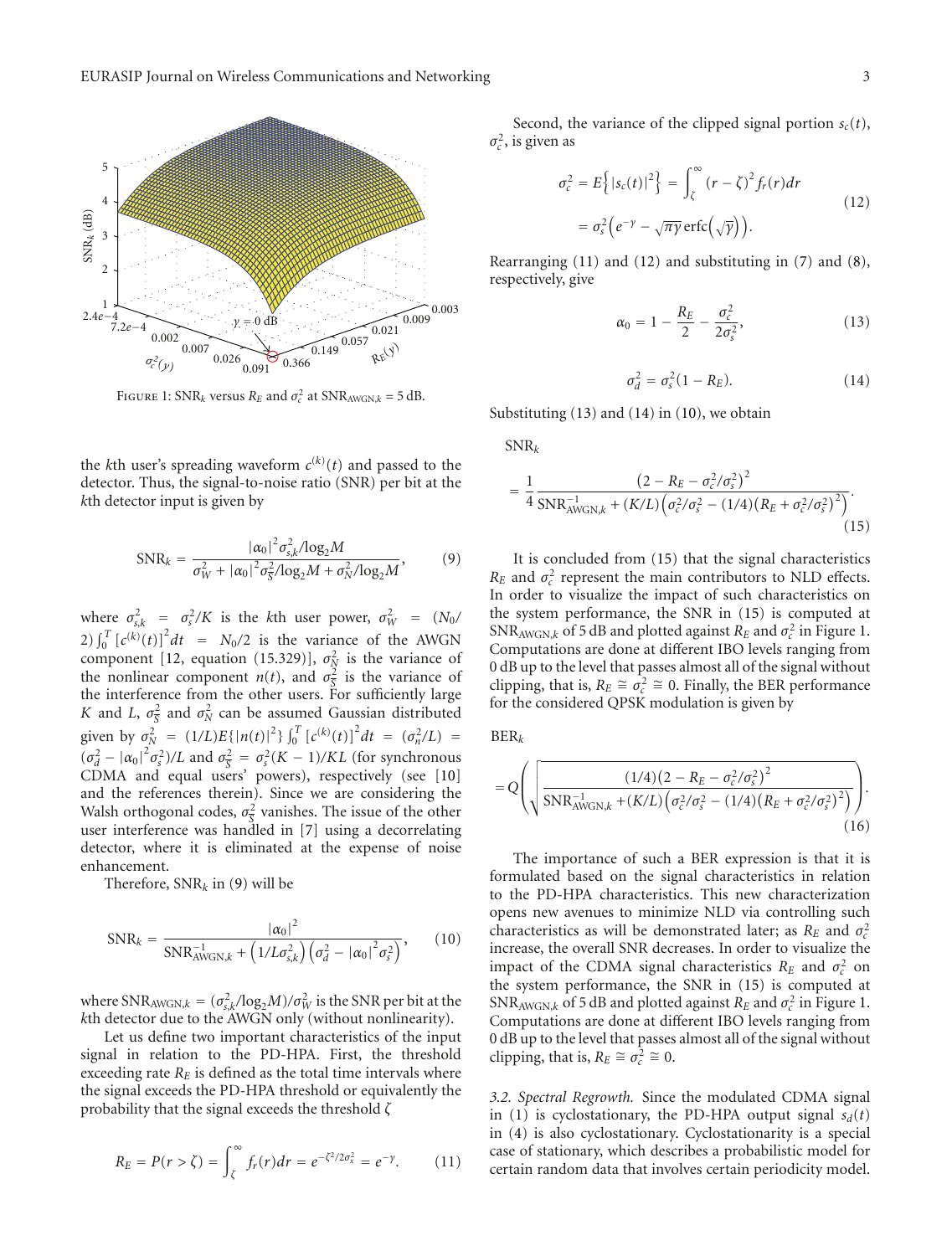

Figure 2: PSDs in (19) for an SRRC-filtered, 16-user baseband CDMA signal.

For instance, a cyclostationary signal *s*(*t*) has a periodic autocorrelation function, that is,  $R_{ss}(\tau) = R_{ss}(\tau + T)$ . Such a periodicity advantage is not of a major importance for the purpose of analysis of this paper. Therefore, we use the ordinary autocorrelation function of stationary random signals for  $s_d(t)$ , which is given by

$$
R_{s_d s_d}(\tau) = E\{s_d(t)s_d(t+\tau)\}\
$$
  
=  $R_{ss}(\tau) - R_{ss_c}(\tau) - R_{s_c s}(\tau) + R_{s_c s_c}(\tau),$  (17)

where  $R_{ij}(\tau)$  represents the cross-correlation function of the arbitrary signals *i*(*t*) and *j*(*t*). The Fourier transform of the autocorrelation function gives the PSD of the output signal as

$$
S_{s_d s_d}(\omega) = S_{ss}(\omega) - S_{ss_c}(\omega) - S_{s_c s}(\omega) + S_{s_c s_c}(\omega), \qquad (18)
$$

where  $S_{ss}(\omega)$  is the PSD of the input signal to the PD-HPA,  $S_{ssc}(\omega)$  and  $S_{sss}(\omega)$  are the cross PSDs of the input signal and the clipped signal portion, and  $S_{s_c s_c}(\omega)$  is the PSD of the clipped signal portion.

Figure 2 shows the PSDs in (18) for a 16-user baseband CDMA signal of 100 symbols duration with an SRRC filter with roll-off of 0.22. The PSDs are evaluated using the Welch estimation method with the following parameters: Hamming window and 50% overlap between segments. In order to have an adequate trade-off between estimate reliability and frequency resolution, the segment length is set to 32.

Without loss of generality, spectral regrowth can be defined for the upper channel as the additional out-ofband power at the output of the HPA, that is,  $P_{SR} = \int_{B/2}^{\infty} S_{s_d s_d}(\omega) - S_{ss}(\omega) d\omega$ . As shown in Figure 2, the PSD of the clipped signal portion almost coincides with the

output distorted PSD outside the signal bandwidth, that is,  $S_{s,s,d}(\omega) \cong S_{s,s}( \omega), |\omega| > B/2$ . Also, since the PSD of the baseband filtered CDMA signal is almost rectangular, it can be assumed constant over the entire bandwidth *B* and zero elsewhere, that is,  $S_{ss}(\omega) = 0$ ,  $|\omega| > B/2$ . Therefore,  $P_{SR} \cong$ elsewhere, that is,  $S_{ss}(\omega) = 0$ ,  $|\omega| > B/2$ . Therefore,  $P_{SR} \cong \int_{B/2}^{\infty} S_{s,s_c}(\omega) d\omega$ , that is, spectral regrowth depends primarily on the PSD of the clipped signal portion, and, in turn, as the variance of the clipped signal portion  $\sigma_c^2 = \int_{-\infty}^{\infty} S_{s_c s_c}(\omega) d\omega$ increases, spectral regrowth increases.

Then, a piecewise analysis approach for  $s_c(t)$  is adopted to determine what other signal characteristics at the PD-HPA input, in addition to  $\sigma_c^2$ , would contribute to spectral regrowth. In such an approach,  $s_c(t)$  can be represented as a piecewise signal, where each piecewise segment  $s_{c,i}(t)$ is realized in the interval  $[t_{i-1}, t_i)$  with  $i = 1, \ldots, I$  to accommodate *I* segments. Clearly, the *I* segments alternate between zero for the unclipped regions and  $s_c(t)$  for the clipped regions. Without loss of generality, it can be assumed that even values of *i* correspond to time intervals with clipping and odd values of *i* correspond to time intervals with no clipping (i.e.,  $s_c(t) = 0$ ). Following this convention and with  $t_0$  arbitrarily assigned as  $t_0 = 0$  sec,  $s_c(t)$  can be represented as

$$
s_c(t) = \sum_{i=1}^{I} s_{c,i}(t)
$$
  
\n
$$
= \sum_{i=1}^{I} s(t) |w_{\text{rect},i}(t; \tau_i)| - \zeta w_{\text{rect},i}(t; \tau_i),
$$
  
\n
$$
i = 1
$$
  
\neven (19)

where  $w_{\text{rect},i}(t; \tau_i)$  are represented by rectangular windows as

$$
w_{\text{rect},i}(t;\tau_i) = \begin{cases} \text{sgn}\{s(t)\}, & t_i - \tau_i \le t < t_i, \\ 0, & \text{otherwise,} \end{cases} \tag{20}
$$

where sgn ${s(t)} = s(t)/|s(t)|$  and  $\tau_i = t_i - t_{i-1}$  is the duration of the *i*th piecewise segment.

Using the definition of  $s(t)$  in (1),  $s_c(t)$  can be written as

$$
s_c(t) = \sum_{\substack{i=1 \ i \text{ even}}}^{I} \left[ \sum_{k=1}^{K} \sqrt{E_s} a_n^{(k)} \sum_{l=0}^{L-1} c_l^{(k)} h(t - lT_c) \, \middle| \, w_{\text{rect},i}(t; \tau_i) \right]
$$

$$
-\zeta w_{\text{rect},i}(t;\tau_i)\bigg].\tag{21}
$$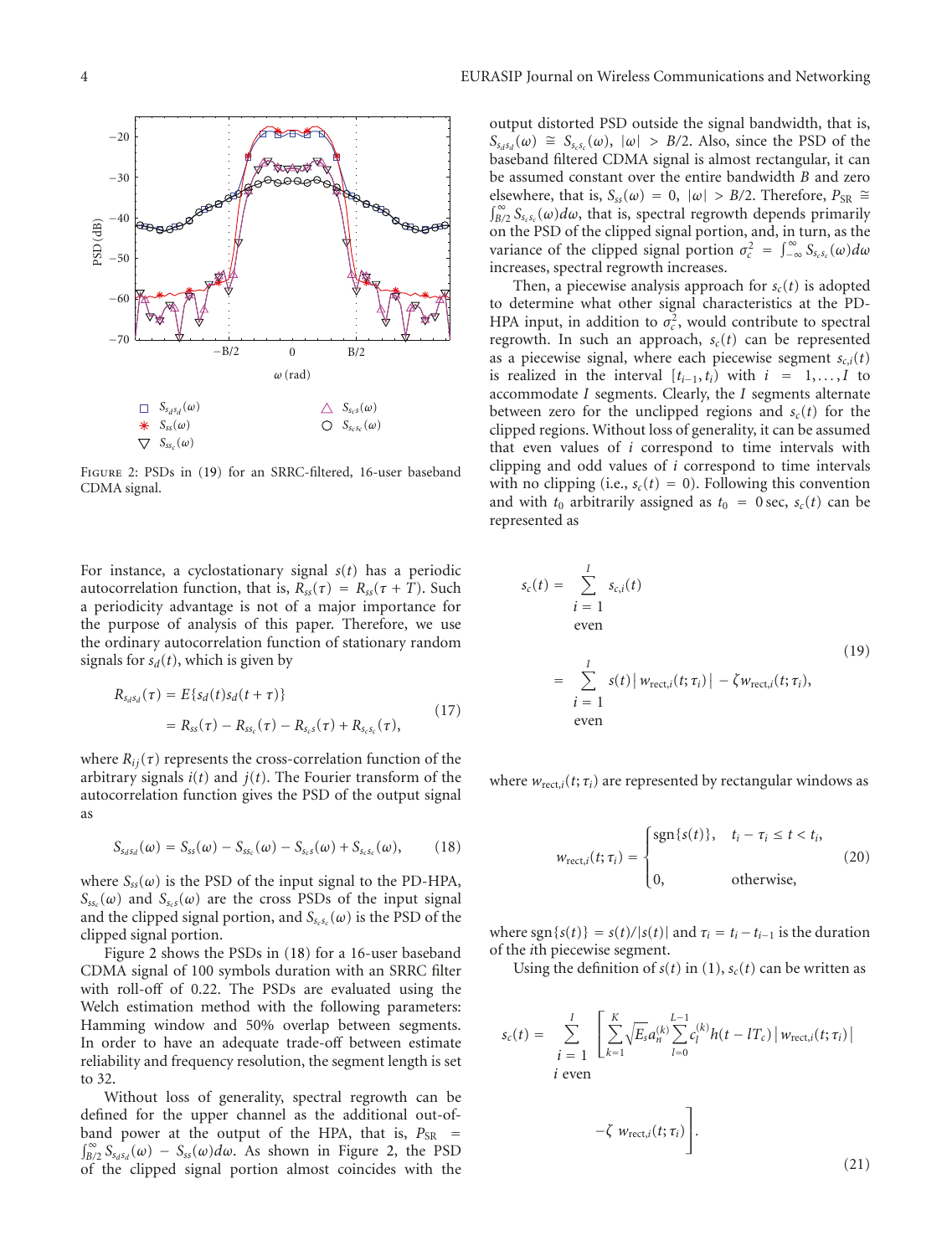Taking the Fourier transform of (21),  $S_c(\omega) = \mathcal{F}\{s(t)\},$ the power spectrum of the clipped signal portion can be written as

$$
S_{s_c s_c}(\omega)
$$

$$
= |S_c(\omega)|^2
$$
  
= 
$$
\left| \sum_{i=1}^I \left[ \sum_{k=1}^K \sqrt{E_k} a_n^{(k)} \sum_{l=0}^{L-1} c_l^{(k)} e^{-j\omega l T_c} G_i(\omega) - \zeta W_{\text{rect},i}(\omega) \right] \right|^2
$$
  
*i* even  
(22)

where

$$
G_i(\omega) = H(\omega) * |W_{\text{rect},i}(\omega)|,
$$
 (23)

where ∗ is the convolution operator.

In the frequency domain, the rectangular windows  $w_{\text{rect}, i}(t; \tau_i)$ ,  $i = 1, \ldots, I$ , form a set of sinc functions with main lobe widths that are inversely proportional to the durations  $\tau_i$ 's of the clipped subintervals in the time domain. At each new clipping event *i*, the sinc function  $W_{\text{rect},i}(\omega)$ , when convolved with the frequency response of the pulse shaping filter  $H(\omega)$  with arbitrary bandwidth *B* as in (23), results in  $G_i(\omega)$  with bandwidth  $B_i > B$ . Consequently, given the power spectrum of the clipped signal portion in (22), it is concluded that as the number of segments *I* increases, additional windowing with slower fall-off is introduced causing an increase in the out-of-band power of the clipped signal, and so to the spectral regrowth. In fact, the number of segments *I* determines the number of zerodepartures and zero-arrivals in the clipped signal portion. These zero-departures/arrivals in the clipped signal portion represent the threshold crossings  $N_c$  in the input signal to the PD-HPA.

Therefore, it is deduced that the signal characteristics at the input of the PD-HPA that mainly contribute to spectral regrowth in relation to the PD-HPA clipping threshold are the variance of signal portion exceeding the threshold  $\sigma_c^2$ , the threshold crossing rate  $R_C = N_C/L$ , and the time durations of the crossing events *τi*'s. Unfortunately, no convenient method of exact calculation of  $\tau_i$  is available as yet [8, 13]. Therefore, in such an approach, the mean threshold crossing duration *τ* is used as an indicator to the durations of crossing events.

# **4. Existing Nonlinearity Severity Measure**

Several measures were adopted to quantify NLD in relation to the input signal to the HPA. PAR is the most commonly used measure of the potential nonlinearity due to HPAs, which when reduced decreases the dynamic range of the input signal to the HPA. In turn, the signal traverses a smaller range of the inherent nonlinearity of the HPA transfer function. Several techniques have been proposed to reduce



FIGURE 3: Instantaneous powers  $r_1^2(t)$ ,  $r_2^2(t)$ , and  $r_3^2(t)$  of representations R1, R2, and R3, respectively, at different IBOs *γ*.

the PAR, such as clipping [14], companding [15], selected mapping (SLM) [16], partial transmitted sequences [17], and Walsh code reassignment techniques [1, 18]. For a signal *s*(*t*) of duration *T*,  $E{s(t)} = 0$ , the PAR  $\psi$  is defined as

$$
\psi = \frac{\max_{0 \le t \le T} |s(t)|^2}{E\left\{ |s(t)|^2 \right\}}.
$$
\n(24)

Recently, other measures have been adopted such as the instantaneous power variance (IPV) [3, 4, 6] and the cubic metric (CM) [5, 6]. The motivation for the IPV measure is to reduce the envelope fluctuations [6]. The IPV  $\sigma_{|s|^2}^2$  is defined normalized to remove the dependence on the average power as [4]

$$
\sigma_{|s|^2}^2 = \frac{\text{var}\left\{|s(t)|^2\right\}}{\left[\text{var}\{s(t)\}\right]^2} = \frac{E\left\{|s(t)|^4\right\}}{\left[E\left\{|s(t)|^2\right\}\right]^2}.
$$
 (25)

The CM measure was proposed with the motivation of reducing the third-order modulation product as it is the cause of the major distortion [5]. The CM is defined as

$$
CM = \sqrt{E\left\{ \left( |s_{\rm rms}|^3 \right)^2 \right\}},\tag{26}
$$

where *s*rms is the root mean square (rms) value of *s*(*t*).

While the above-mentioned measures have their use and have led to remarkable improvements, none of them has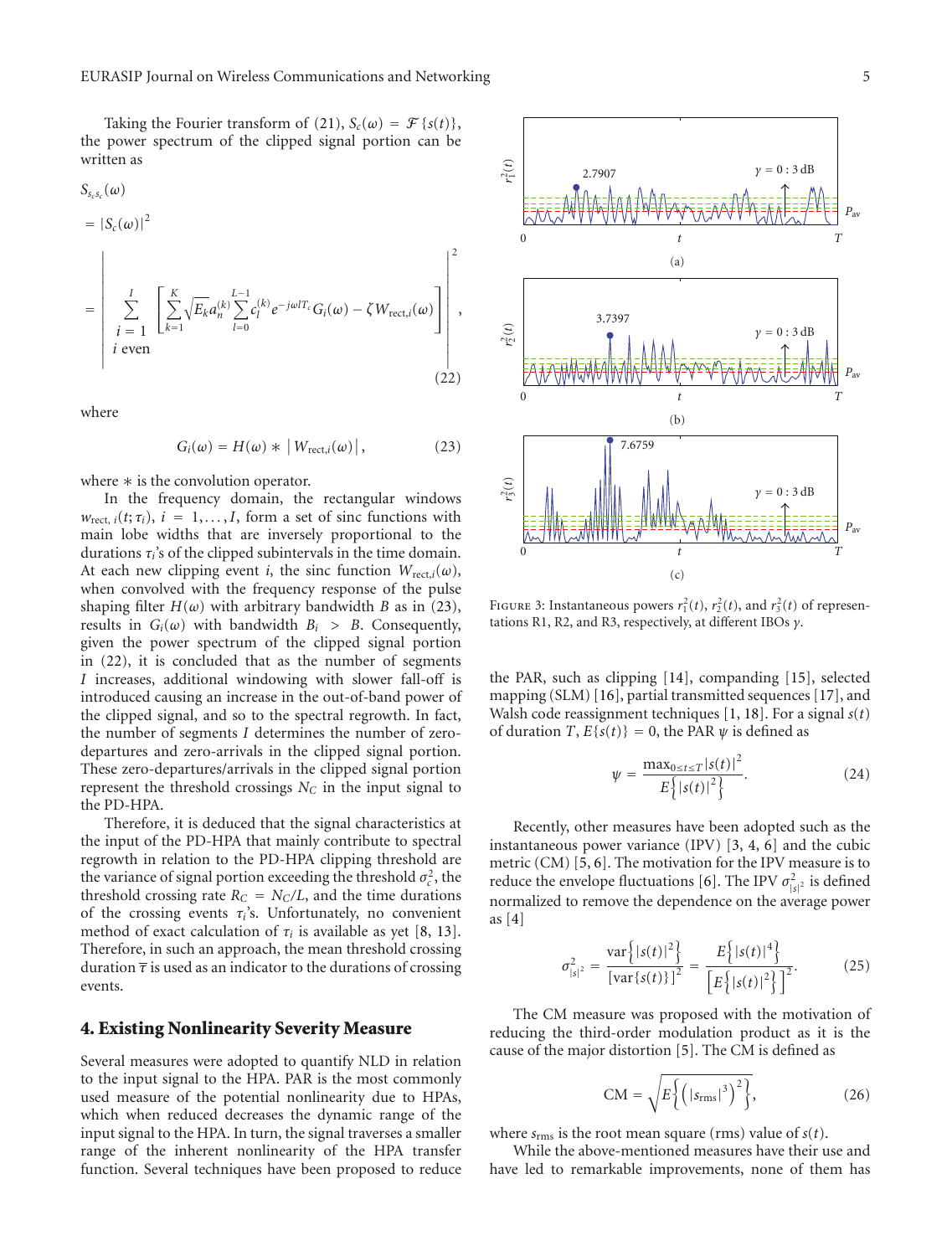Table 1: Signal Characteristics of R1, R2, and R3.

|                | R1    | R <sub>2</sub> | R <sub>3</sub> |                |               |
|----------------|-------|----------------|----------------|----------------|---------------|
| $PAR$ ( $dB$ ) | 4.46  | 5.73           | 8.85           |                |               |
| <b>IPV</b>     | 0.61  | 0.51           | 1.51           |                |               |
| <b>CM</b>      | 0.36  | 0.36           | 0.12           |                |               |
|                | 0.432 | 0.489          | 0.337          | $\mathbf{0}$   |               |
| $R_E$          | 0.280 | 0.341          | 0.322          | 1              |               |
|                | 0.246 | 0.164          | 0.212          | $\overline{2}$ |               |
|                | 0.140 | 0.083          | 0.155          | 3              |               |
|                | 0.058 | 0.125          | 0.048          | $\mathbf{0}$   |               |
|                | 0.027 | 0.033          | 0.142          | 1              | $\gamma$ (dB) |
| $\sigma_c^2$   | 0.015 | 0.015          | 0.097          | 2              |               |
|                | 0.006 | 0.004          | 0.063          | 3              |               |
|                | 0.137 | 0.146          | 0.129          | $\mathbf{0}$   |               |
| <b>BER</b>     | 0.124 | 0.129          | 0.131          | 1              |               |
|                | 0.121 | 0.115          | 0.121          | 2              |               |
|                | 0.113 | 0.109          | 0.116          | 3              |               |

a close relation with the system performance. In other words, no clear mathematical relation exists between these measures and the resulting different forms of NLD (BER degradation and spectral regrowth). Accordingly, their reduction does not always lead to optimum performance. An example to illustrate the above idea is presented, where the BER is considered as the performance merit. The reader is reminded that it was established in [7], as presented in Section 3.1, that the signal characteristics contributing to BER degradation caused by amplifier nonlinearity are the threshold exceeding rate  $R_E$  and the variance of the clipped signal portion  $\sigma_c^2$ .

Consider an example 16-user CDMA signal of duration *T* with Walsh codes of length *L* = 64 and filtered with an SRRC filter. Many representations of this signal have been generated. Three of them were selected in order to emphasize that the above-mentioned measures do not always lead to optimum performance. The three representations (R1, R2, and R3) of such a signal are generated with the same average power *P*av using the SLM technique [16]. Figure 3 shows the instantaneous power of the three representations  $r_1^2(t)$ ,  $r_2^2(t)$ , and  $r_3^2(t)$ . The PAR, IPV, and CM are calculated for each representation. Also  $R_E$  and  $\sigma_c^2$  are measured for each representation at different values of IBO *γ* and tabulated in Table 1.

It is clear in Table 1 that, among the three representations, R1 has the minimal PAR, R2 has the minimal IPV, and R3 has the minimal CM. Looking to the calculated parameters in Table 1, it can be observed that a representation with a minimal of one of the considered measures might have higher values of  $R_E$  and  $\sigma_c^2$  at certain IBO values. Hence, such a representation, according to the analysis in Section 3.1, will be more vulnerable to NLD leading to worst BER degradation. For instance, R1 has the lowest values of *RE* and  $\sigma_c^2$  only at IBO = 1 dB, while has higher values than those of R2 and R3 at other IBO values. Similarly, R2 has the lowest values of  $R_E$  and  $\sigma_c^2$  at IBO = 3 dB and 4 dB, while

has higher values than those of R1 and R3 at other IBO values. Also, R3 has the lowest values of  $R_E$  and  $\sigma_c^2$  at IBO = 0 dB, while has higher values at other IBO values. Moreover, at SNRAWGN of 5 dB and using the measured values of *RE* and  $\sigma_c^2$ , the BER for all representations at the considered IBO levels are computed based on the BER in (16). It is evident, from the BERs in Table 1, that a representation with a minimal value of one of the nonlinearity measures of interest may achieve the best performance at certain IBO threshold values and fail at others. Therefore, it is concluded that the considered measures are not closely related to the system performance and do not always lead to the optimum performance. Also, an important conclusion should be clear here, which is the necessity to involve the IBO threshold level in the formulation of any nonlinearity measure.

It is worth mentioning another measure that is close to PAR is the peak-to-mean envelope power ratio (PMEPR), which is defined in [19] for Rayleigh-distributed envelopes as

$$
PMEPR = \frac{X^2(\mathcal{P})}{2\sigma_x^2},\tag{27}
$$

where  $X(\mathcal{P}) = \sqrt{-2\sigma_x^2 \log \mathcal{P}}$  is the envelope value that is exceeded with probability  $\mathcal{P} = P(r > X) = \int_X^{\infty} f_r(r) dr =$  $e^{-X^2/2\sigma_x^2}$ , resulting in PMEPR = − log  $\mathcal{P}$ .

Regarding the PAR (or PMEPR) issue particularly, it can be justified as follows. In the presence of a PD-HPA, the signal dynamic range is already determined by its threshold, after which the output signal is clipped (distorted). Accordingly, using the dynamic range in terms of peak power as a measure for NLD loses its importance, and in this case, it is better to sacrifice high peaks by letting them be clipped in favor of keeping larger portions of the signal in the linear region below the PD-HPA threshold.

#### **5. Nonlinearity Severity Measure**

Based on the above discussion, we propose an efficient measure to quantify the severity of NLD, as an alternative to the existing measures, namely, nonlinearity severity (NLS) measure.

We define the NLS measure in a manner with similarities to the threshold crossing intensity parameter of [20], but explicitly using the signal characteristics directly related to BER performance and spectral regrowth  $(\sigma_c^2, R_E, R_C, \text{ and } \overline{\tau})$ .

For the sake of having a simplified measure, it is useful to use the interesting relation between *RC* and *τ*, where their product gives  $R_E$  [13, 21]. Thus, it can be argued that the signal characteristics affecting the overall system performance, in relation to NLD, are limited to  $R_E$  and  $\sigma_c^2$ . Thus, the NLS measure is defined as

$$
NLS(s(t); \gamma) = \frac{R_E(\gamma) \sigma_c^2(\gamma)}{\sigma_s^2}.
$$
 (28)

To emphasize the relation of the NLS measure and the signal characteristics contributing to BER degradation, recall the example drawn in Section 4 with adding four other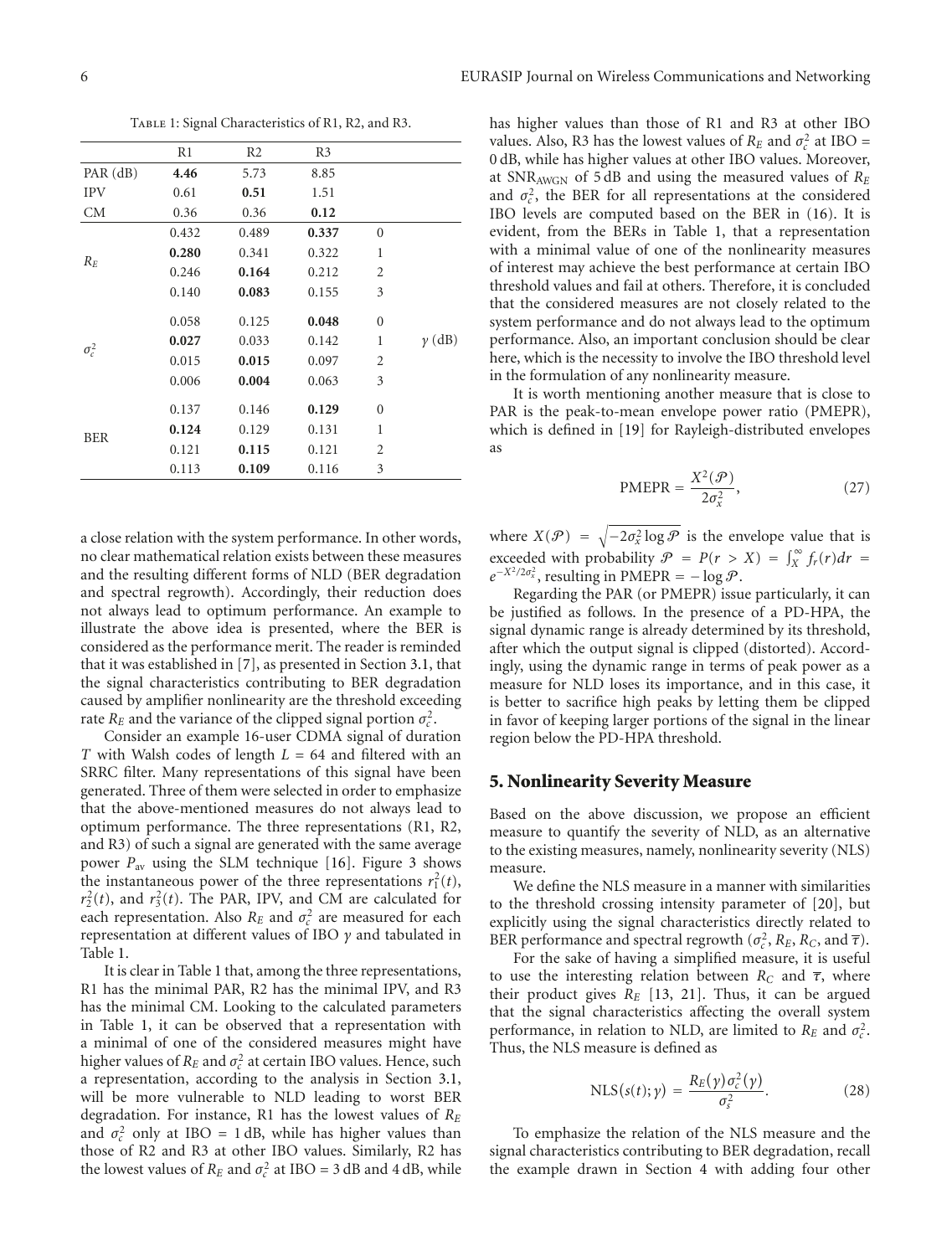Table 2: Signal Characteristics of R1, R2, R3, R4, R5, R6, and R7.

|              | R1       | R <sub>2</sub> | R <sub>3</sub> | R4       | R <sub>5</sub> | R <sub>6</sub> | R7       |                  |               |
|--------------|----------|----------------|----------------|----------|----------------|----------------|----------|------------------|---------------|
|              |          |                |                |          |                |                |          |                  |               |
| PAR $(dB)$   | 4.46     | 5.73           | 8.85           | 5.59     | 5.52           | 5.28           | 5.37     |                  |               |
| <b>IPV</b>   | 0.61     | 0.51           | 1.51           | 0.56     | 0.59           | 0.55           | 0.51     |                  |               |
| CM           | 0.36     | 0.36           | 0.12           | 0.36     | 0.34           | 0.29           | 0.32     |                  |               |
| $R_E$        | 0.432    | 0.489          | 0.337          | 0.323    | 0.451          | 0.447          | 0.496    | $\mathbf{0}$     |               |
|              | 0.280    | 0.341          | 0.322          | 0.281    | 0.285          | 0.360          | 0.386    | 1                |               |
|              | 0.246    | 0.164          | 0.212          | 0.193    | 0.189          | 0.170          | 0.193    | 2                |               |
|              | 0.140    | 0.083          | 0.155          | 0.076    | 0.095          | 0.061          | 0.057    | 3                |               |
| $\sigma_c^2$ | 0.058    | 0.125          | 0.048          | 0.050    | 0.058          | 0.052          | 0.047    | $\boldsymbol{0}$ |               |
|              | 0.027    | 0.033          | 0.142          | 0.034    | 0.024          | 0.028          | 0.035    | 1                | $\gamma$ (dB) |
|              | 0.015    | 0.015          | 0.097          | 0.022    | 0.018          | 0.011          | 0.014    | 2                |               |
|              | 0.006    | 0.004          | 0.063          | 0.010    | 0.008          | 0.006          | 0.004    | 3                |               |
| $NLS$ (dB)   | $-15.98$ | $-12.15$       | $-17.90$       | $-17.92$ | $-15.85$       | $-16.35$       | $-16.30$ | $\boldsymbol{0}$ |               |
|              | $-21.24$ | $-19.43$       | $-13.41$       | $-20.39$ | $-21.59$       | $-19.89$       | $-18.67$ | 1                |               |
|              | $-24.23$ | $-26.16$       | $-16.87$       | $-23.81$ | $-24.64$       | $-27.51$       | $-25.83$ | 2                |               |
|              | $-30.47$ | $-35.07$       | $-20.08$       | $-31.18$ | $-31.29$       | $-34.55$       | $-36.52$ | 3                |               |



Figure 4: BER of (16) computed for R1–R7 versus IBO levels.

representations R4, R5, R6, and R7, which are selected such that they have a minimal NLS at IBO  $= 0, 1, 2,$  and 3 dB, respectively. The NLS measure is measured for all representations and shown along with the other parameters of interest in Table 2.

As can be seen in Table 2, for each of the IBO levels of interest, the values of  $R_E$  and  $\sigma_c^2$  and measured for the representations with the minimum NLS are the minimal or very close to the minimal values of  $R_E$  and  $\sigma_c^2$  and measured for the other representations. Also, the BER measured for all representations at all IBO levels is computed at SNRAWGN of 5 dB and shown in Figure 4, where it is clear that the representations with minimal NLS adjusted to a particular IBO level lead to the best BER performance at that level.

It appears evident here is another advantage of the NLS measure, in addition of being directly linked to the BER performance and spectral regrowth, which is the correlation between the NLS measure and the IBO level. This means that we now have an effective measure for NLD commensurate with the IBO level required to work at according to design requirements or service regulations. Accordingly, the effects of NLD can be reduced by minimizing such a measure as will be shown in the next section.

# **6. Performance Assessment**

Two performance merits are used in the assessment: BER and adjacent channel power ratio (ACPR) as a measure for spectral regrowth. The SLM technique is adopted as a platform for performance assessment. In SLM, several representations of the signal to be transmitted are generated, where there should be a selection criterion, upon which the best representation is selected for transmission.

Although any of the nonlinearity measures (PAR, IPV, and CM) described in Section 4 can be used as a selection criterion in SLM, PAR is the most commonly used and appears to be the state of affairs until now. This may be because of its simpler form and the numerous investigations and discussions conducted on it in the literature. Accordingly, in this paper, the performance of the NLS is assessed in comparison with PAR as selection criteria in SLM.

The concept behind the SLM technique is based on creating *Q* equivalent representations of the same signal *s*(*t*) by rotating the phases of the data symbols such that  $s(t)$ ,  $\in$  { $s^{(q)}(t)$ } $_{q=1}^{Q}$  [16]. Among the *Q* representations, the representation  $\overline{m}$  that has the minimum PAR is selected for transmission. In our approach, the representation  $\overline{m}$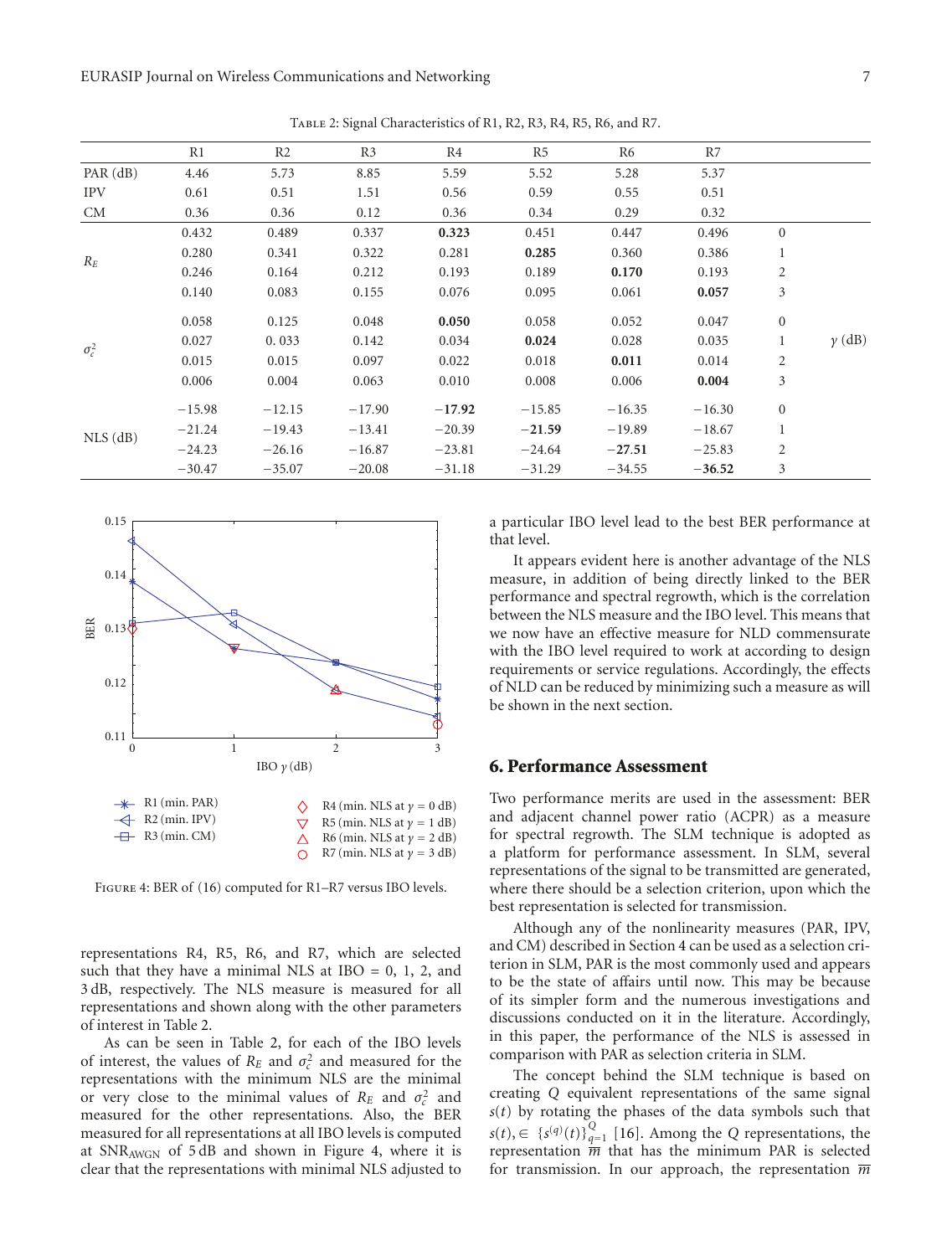

Figure 5: BER of 16-user CDMA signals in presence of PD-HPA.



Figure 6: PSDs of 16-user CDMA signals in presence of PD-HPA at (a) IBO = 1 dB and (b) IBO = 2 dB.

that has the minimum NLS is selected for transmission as follows:

$$
\overline{m} = \arg\min_{1 \le q \le Q} \text{NLS}^{(q)}(s(t); \gamma).
$$
 (29)

In this scenario, we have considered a CDMA system with Walsh orthogonal codes of length *<sup>L</sup>* <sup>=</sup> 64. An SRRC pulse shaping filter is used with roll-off factor of  $\rho = 0.22$ and upsampling factor of 4 in order to obtain an adequate signal representation in a nonlinear environment. Three different representations for the CDMA signal are generated as follows: (1) with no SLM optimization, (2) with SLM using the minimum PAR as the selection criterion, and (3) with SLM using the minimum NLS adjusted to the IBO level of interest as the selection criterion.

The presented BER performance results represent the average BER of 100 frames of each CDMA signal representation of interest. Each frame consists in 10,000 random QPSK data symbols. The BER curves for 16-user CDMA signals in the presence of a PD-HPA at IBO of 1 dB and 2 dB are

plotted in Figure 5. It is clear from the figure that using the minimum NLS measure, compared to the minimum PAR as selection criteria to select the signal to be transmitted, improves the BER performance. This was expected because the NLS measure is based on factors linked directly to the BER performance,  $R_E$  and  $\sigma_c^2$ , as we showed in (16).

To compute the ACPR, the PSD of each time domain signal representation of length 10*L* (Walsh code length) is computed. The PSDs are evaluated using the Welch estimation method with the following parameters: Hamming window, segment length of 32, and 50% overlap between segments.

The PSDs of the signal representations with minimum PAR and minimum NLS are plotted in Figure 6. The PSDs of the signal

representations with no SLM optimization are omitted from the plots to allow for clearer comparisons between the two representations we are interested in. However, the results of the computed ACPRs for all representations are tabulated in Table 3.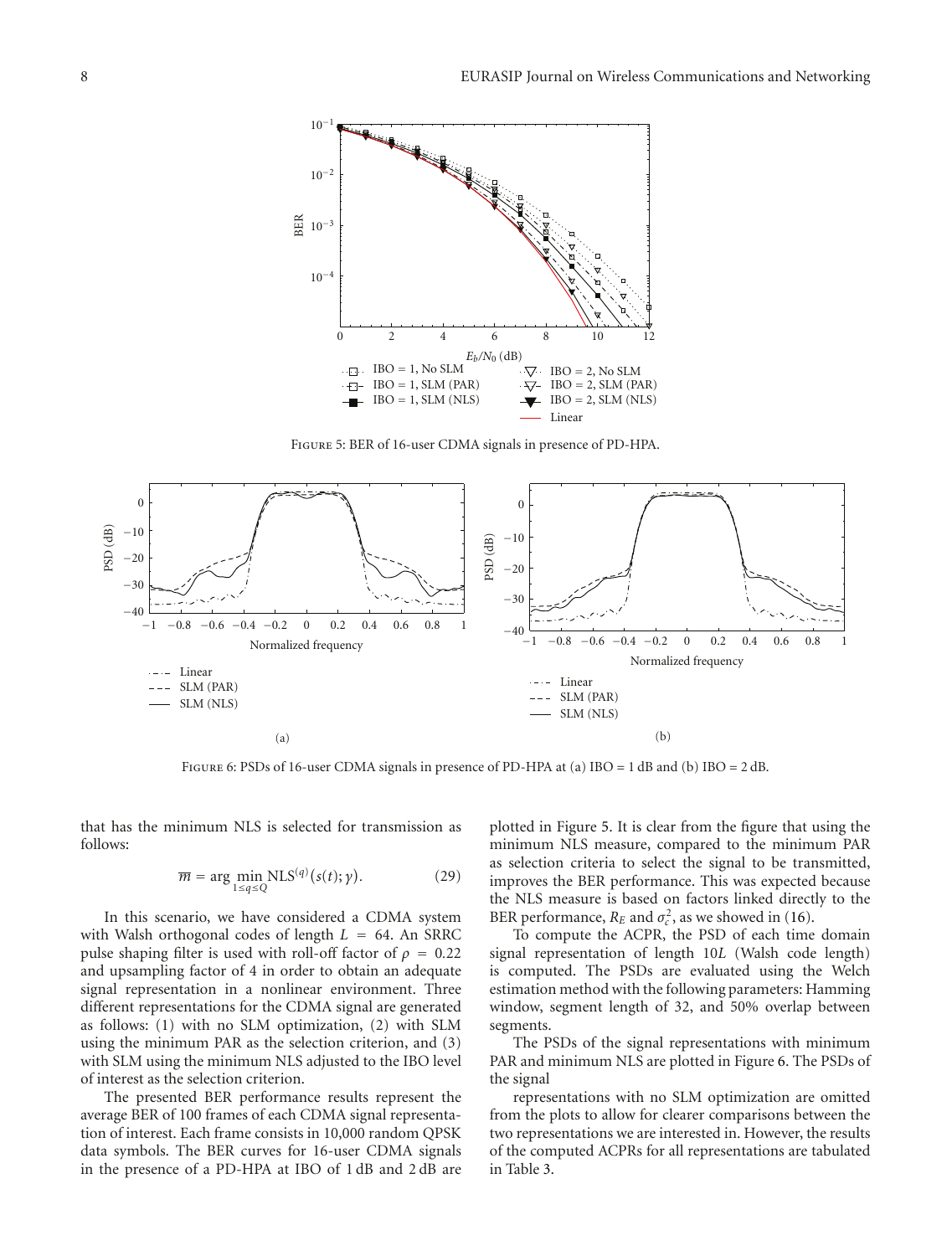Table 3: ACPR for 16-OFDM in Presence of PD-HPA.

|                    | $ACPR$ (dB) |          |  |  |
|--------------------|-------------|----------|--|--|
| IBO, $\gamma$ (dB) |             | 2        |  |  |
| No SLM             | $-25.23$    | $-26.82$ |  |  |
| SLM (PAR)          | $-26.18$    | $-28.18$ |  |  |
| SLM (NLS)          | $-27.42$    | $-29.46$ |  |  |
| Linear             | $-37.12$    |          |  |  |

It is clear from the PSDs in Figure 6 and the computed ACPRs that using the minimum NLS measure adjusted to the IBO level of interest, compared to the minimum PAR as selection criteria to select the signal to be transmitted, leads to less out-of-band

emissions. In turn, lower spectral regrowth is achieved.

It is worth mentioning that a representation selected based on the minimum NLS criterion may also have the minimum PAR. In this case, both criteria will lead to the same performance.

# **7. Conclusion**

In this paper, it is shown that the existing measures for NLD are not correlated well with the overall system performance. We concluded that there are two reasons for such an uncorrelation: first, the absence of a clear direct relation between these measures and the system performance, second, the disinvolvement of the IBO level in the formulation of such measures. Hence, based on the established signal characteristics contributing to BER degradation and spectral regrowth, we introduced a new alternative measure, NLS, to characterize NLD effects on CDMA signals. When formulating the NLS measure, we were keen to avoid the above-mentioned drawbacks by relying on the signal characteristics contributing to BER degradation and spectral regrowth. Additionally, being a function in the IBO level gives the NLS measure a superior advantage as it can be adjusted to the IBO level required to work at according to design demands or service regulation.

Using such a measure, an efficient CDMA system is achieved through the provision of (1) a potential estimate of NLD effects on the transmitted signal and (2) the ability to minimize such effects as shown in Section 6, where the NLS measure showed an outperformance over PAR when used as a selection criterion in the SLM technique.

Finally, it seems that the NLS measure would be more complex than PAR. However, nothing is priceless. A little bit more complexity is the price paid for more improved efficiency.

# **References**

- [1] V. K. N. Lau, "On the analysis of peak-to-average ratio (PAR) for IS95 and CDMA2000 systems," *IEEE Transactions on Vehicular Technology*, vol. 49, no. 6, pp. 2174–2188, 2000.
- [2] H. Ochiai and H. Imai, "On the distribution of the peak-toaverage power ratio in OFDM signals," *IEEE Transactions on Communications*, vol. 49, no. 2, pp. 282–289, 2001.
- [3] A. Behravan and T. Eriksson, "Some statistical properties of multicarrier signals and related measures," in *Proceedings of the 63rd IEEE Vehicular Technology Conference (VTC '06)*, pp. 1854–1858, July 2006.
- [4] R. N. Braithwaite, "Using Walsh code selection to reduce the power variance of band-limited forward-link CDMA waveforms," *IEEE Journal on Selected Areas in Communications*, vol. 18, no. 11, pp. 2260–2269, 2000.
- [5] H. Heng and Y. X. Yun, "Cubic metric and PAPR of OFDM-CPM signal," in *Proceedings of the 4th International Conference on Wireless Communications, Networking and Mobile Computing (WiCOM '08)*, pp. 1–3, October 2008.
- [6] M. Deumal, A. Behravan, T. Eriksson, and J. L. Pijoan, "Evaluation of performance improvement capabilities of PAPRreducing methods," *Wireless Personal Communications*, vol. 47, no. 1, pp. 137–147, 2008.
- [7] T. Helaly, R. Dansereau, and M. El-Tanany, "Analysis of E performance in presence of nonlinear distortion due to PD-HPA in downlink DS-CDMA signals," *IEEE Communications Letters*, vol. 14, no. 4, pp. 273–275, 2010.
- [8] T. Helaly, R. Dansereau, and M. El-Tanany, "Factors affecting spectral regrowth in DS-CDMA signals due to PD-HPA nonlinear distortion," in *Proceedings of the 72nd IEEE Vehicular Technology Conference (VTC '10)*, pp. 1–5, September 2010.
- [9] R. Dinis and A. Palhau, "A class of signal-processing schemes for reducing the envelope fluctuations of CDMA signals," *IEEE Transactions on Communications*, vol. 53, no. 5, pp. 882–889, 2005.
- [10] A. Conti, D. Dardari, and V. Tralli, "An analytical framework for CDMA systems with a nonlinear amplifier and AWGN," *IEEE Transactions on Communications*, vol. 50, no. 7, pp. 1110– 1120, 2002.
- [11] L. Rugini, P. Banelli, and S. Cacopardi, "Theoretical analysis and performance of the decorrelating detector for DS-CDMA signals in nonlinear channels," *IEEE Transactions on Wireless Communications*, vol. 3, no. 2, pp. 367–372, 2004.
- [12] J. Proakis, *Digital Communications*, McGraw-Hill, New York, NY, USA, 4th edition, 2001.
- [13] D. R. Morgan, "On level-crossing excursions of Gaussian low-pass random processes," *IEEE Transactions on Signal Processing*, vol. 55, no. 7, pp. 3623–3632, 2007.
- [14] X. Li and L. J. Cimini Jr., "Effects of clipping and filtering on the performance of OFDM," in *Proceedings of the 47th IEEE Vehicular Technology Conference*, vol. 3, pp. 1634–1638, May 1997.
- [15] T. Jiang, Y. Yang, and Y.-H. Song, "Exponential companding technique for PAPR reduction in OFDM systems," *IEEE Transactions on Broadcasting*, vol. 51, no. 2, pp. 244–248, 2005.
- [16] R. W. Bäuml, R. F. H. Fischer, and J. B. Huber, "Reducing the peak-to-average power ratio of multicarrier modulation by selected mapping," *Electronics Letters*, vol. 32, no. 22, pp. 2056–2057, 1996.
- [17] H.-G. Ryu, T. P. Hoa, K. M. Lee, S.-W. Kim, and J.-S. Park, "Improvement of power efficiency of HPA by the PARR reduction and predistortion," *IEEE Transactions on Consumer Electronics*, vol. 50, no. 1, pp. 119–124, 2004.
- [18] A. G. Shanbhag and E. G. Tiedemann, "Peak-to-average reduction via optimal Walsh code allocation in third generation CDMA systems," in *Proceedings of the 6th IEEE International Symposium on Spread Spectrum Techniques and Applications (ISSSTA '00)*, vol. 2, pp. 560–564, September 2000.